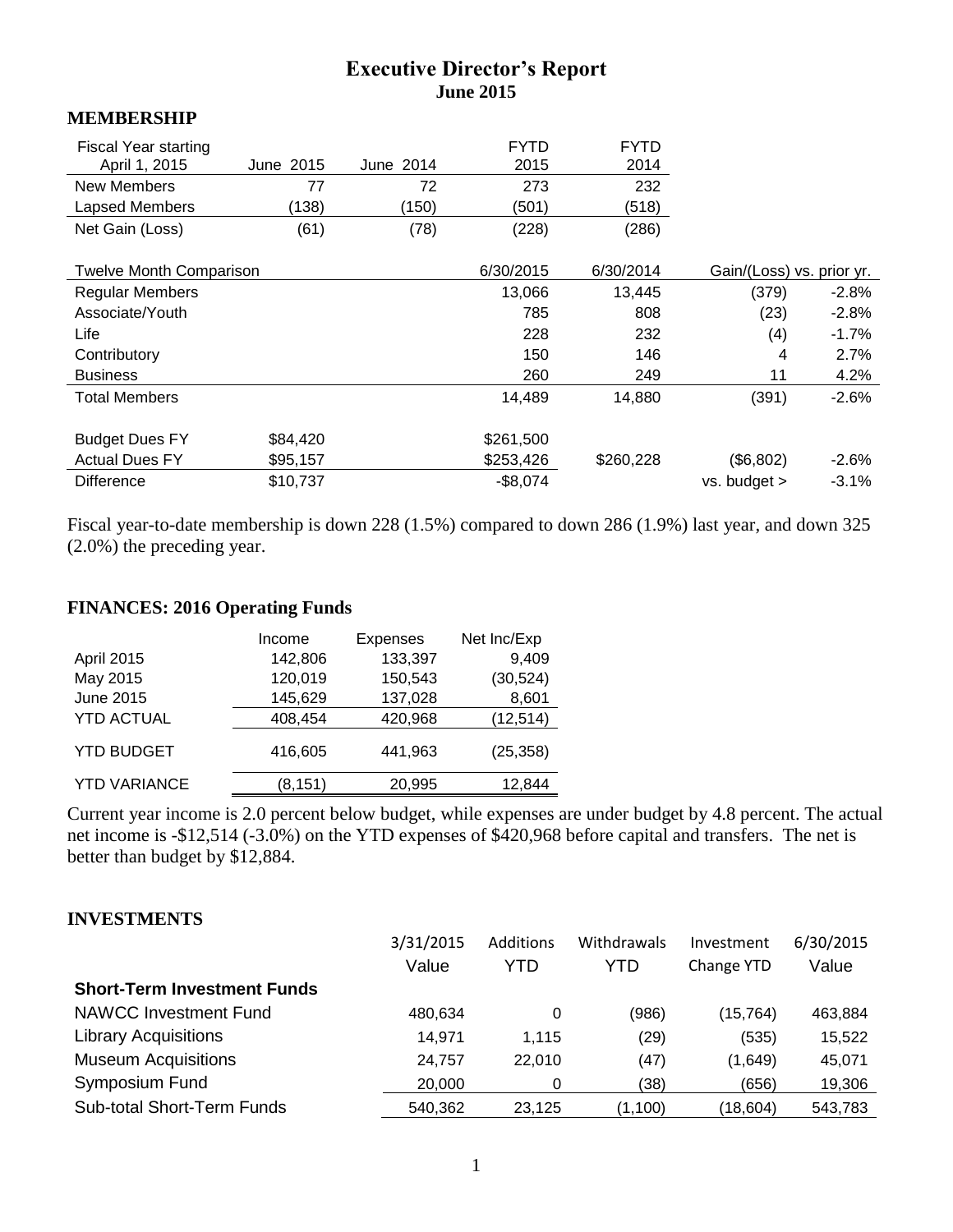|                                     | 3/31/2015 | Additions  | Withdrawals | Investment | 6/30/2015 |
|-------------------------------------|-----------|------------|-------------|------------|-----------|
|                                     | Value     | <b>YTD</b> | <b>YTD</b>  | Change YTD | Value     |
| <b>Long-Term Investment Funds</b>   |           |            |             |            |           |
| Heritage Fund                       | 0         | 0          | $\Omega$    | 0          | 0         |
| Museum & Library Institutional Fund | 767,553   | 0          | (2,746)     | 7,728      | 772,535   |
| Museum Endowment Fund               | 389,657   | 0          | (1, 353)    | 3,927      | 392,231   |
| Library & Research Center Endowment | 115,411   | 0          | (401)       | 1,162      | 116,172   |
| <b>School Endowment/Education</b>   | 216,396   | 0          | (751)       | 2,179      | 217,824   |
| <b>NAWCC Endowment</b>              | 103,389   | 3,100      | (363)       | 1,015      | 107,141   |
| Midwest Scholarship Fund            | 23,977    | 0          | (83)        | 242        | 24,136    |
| <b>Pritchard Fund</b>               | 52,820    | 0          | (183)       | 532        | 53,169    |
| Sub-total Long-Term Funds           | 1,669,203 | 3,100      | (5,880)     | 16,785     | 1,683,208 |
| <b>Total Investment Funds</b>       | 2,209,565 | 26,225     | (6,980)     | (1, 819)   | 2,226,991 |

\*Consolidated Long-Term funds actual balance - Individual named account balances are calculated.

The current values on investments reflect paper gains and losses due to market fluctuations. Actual gains and losses will only occur at maturity or when an investment is sold.

#### **MUSEUM: Noel Poirier, Museum Director**

The Museum's admission revenue for the quarter was \$16,682. Visitation for the quarter was 3,588, including 149 NAWCC Members (4.2%). NAWCC Store sales for the quarter were \$26,317 and included some Sherline tool sales and sales from the 2015 National Convention. The Museum redeemed 531 Turkey Hill Experience joint tickets this quarter. Joint tickets represented an average of 14.7 percent of visitation for the quarter.

The Library held its first online book auction, which began June 1, posting over 471 books on the Library's storefront on the NAWCC's 4Sale website. The auction ran through the end of June. The Library sold about 150 books and made almost \$2,000 dollars for the Library's acquisition fund. Because of the success of the auction we will make the sale an ongoing project and begin by relisting many of the books that did not sell. The Board voted to pass budget cuts, which included making the archivist position part-time; starting at the beginning of July, Nancy Dyer will be working 20 hours a week on Mondays and Tuesdays and will continue to work two Saturdays a month. The Library will do everything that they can to ensure continuity of library service despite this cut, although we may need to adjust the hours the Library is open.

Collections and Exhibitions Department has been continuing work on evaluating the contents of the shelves in storage by making sure they are properly documented in the PastPerfect system. The objects from the Moore collection not deemed accessionable are being prepped for transport to the Pook & Pook Auction House for a later sale. We are currently in the research stage of the upcoming exhibitions on Religion and Time as well as Horology and Tattoos. It is anticipated to have a walk-through completed for Religion and Time shortly. We have also begun cross-referencing the paper files on the objects with what is in the collections database and making adjustments as needed.

The Museum submitted the application for a National Endowment of the Humanities matching grant. This grant is designed to complement the NAWCC's ongoing endowment/capital campaign.

# **LIBRARY AND RESEARCH CENTER: Sara Butler Dockery, Library & Archives Supervisor**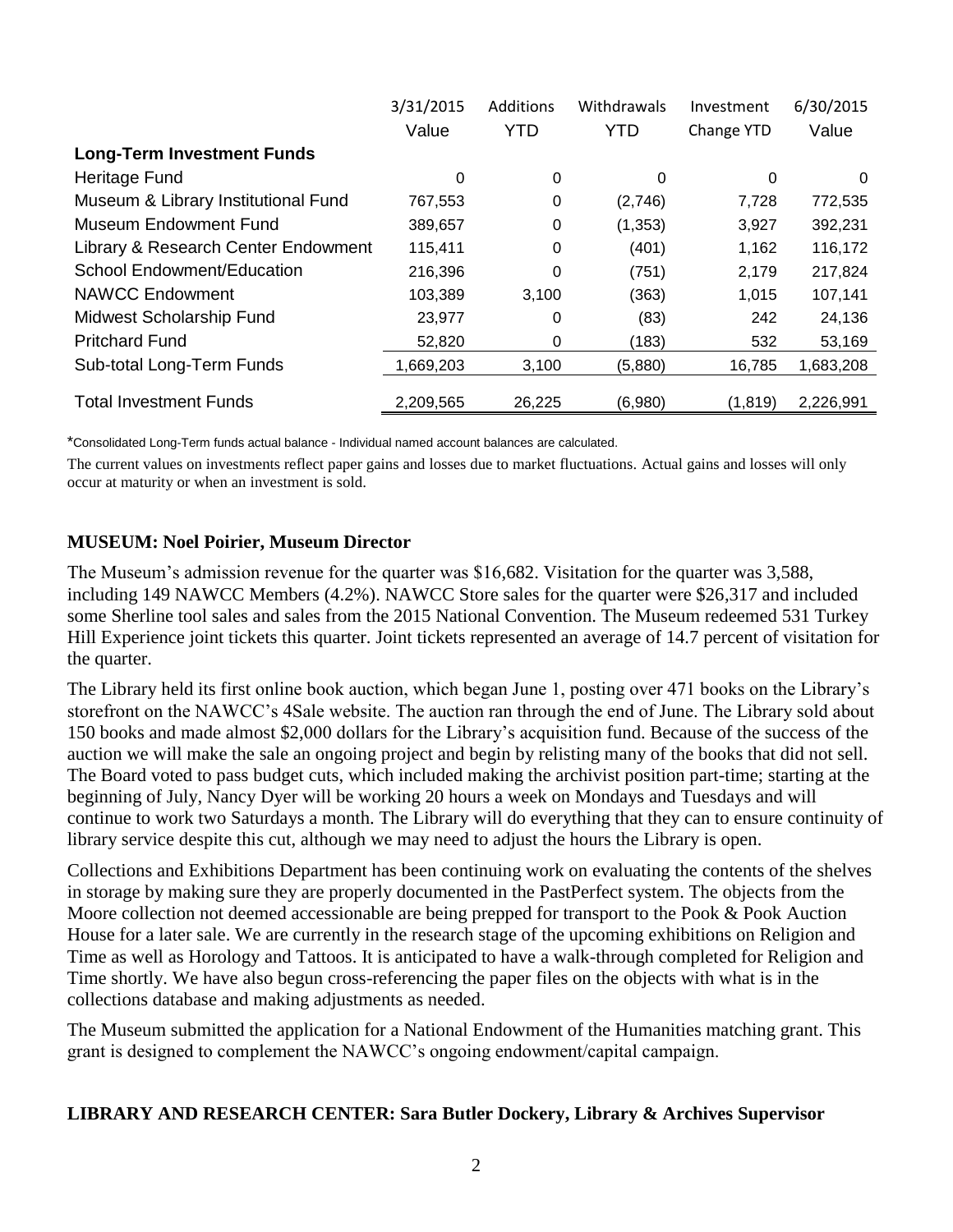In April we had two groups of students who heavily used the Library. The annual watch valuation course was during the middle of the month, and the students from the clock workshops also spent a fair amount of time in the Library. We're always happy to have students who are interested in taking advantage of the Library's resources.

Most of May was spent doing prep work for our book auction, which began June 1. Melissa (one of our volunteers), Terri (our AARP assistant), and I worked hard all month to write descriptions, scan covers, and post 471 books on the Library's storefront on the 4Sale site.

The auction ran through the end of June. I tried to spread the word as much as possible through the article and ad that ran in the May/June *Watch & Clock Bulletin* and *Mart & Highlights* as well as the Museum and Association's various social media accounts. We sold about 150 books and made almost \$2,000 dollars for the Library's acquisition fund. Because of the success of the auction we will make the sale an ongoing project and begin by relisting many of the books that did not sell.

At the end of May we completed the first phase of our inventory project. Terry, one of our volunteers, has been working for over two years on this project, making note of barcodes and scanning and uploading book covers, tables of contents, and indices. We are very pleased to have this project completed and grateful to Terry for all his hard work. The next step is to have a couple of volunteers take the lists of missing books and double-check in the stacks to make sure nothing was missed.

| <b>Lending Library Activity</b>       |       |
|---------------------------------------|-------|
| Total materials checked out -         | 417   |
| Loans through mail -                  | 185   |
| Loans in house -                      | 232   |
| Programs borrowed for Chapter use -   | 8     |
| <b>OPAC</b> searches                  | 2,154 |
| <b>Material Types</b>                 |       |
| VCR, DVD & Microfilm Loans -          | 160   |
| Books and NAWCC Bulletins -           | 257   |
| <b>Total Number of Visitors -</b>     | 237   |
| Non-members                           | 93    |
| Members -                             | 144   |
| <b>Fulfilled Research Questions -</b> | 243   |
| Paid Non-members -                    | 5     |
| <b>Library Processing Statistics</b>  |       |
| Acquisitions:                         | 45    |
| Donations:                            | 102   |
| Cataloged Items:                      | 113   |

#### **April-June 2015 by the Numbers**

# **EDUCATION/VOLUNTEERS: Katie Knaub, Education Director**

Katie Knaub began maternity leave in early June and welcomed a daughter Cora Ann on June 11. Katie will be returning to her position in mid-August.

#### **Museum Education Programs and Exhibits**

We had several day care programs visit the Museum as part of summer activities. We arranged for volunteers to conduct these programs during June because I would be on maternity leave. We assisted with the opening of the new special exhibit *On the Clock*.

#### **NAWCC Workshops/Webinars**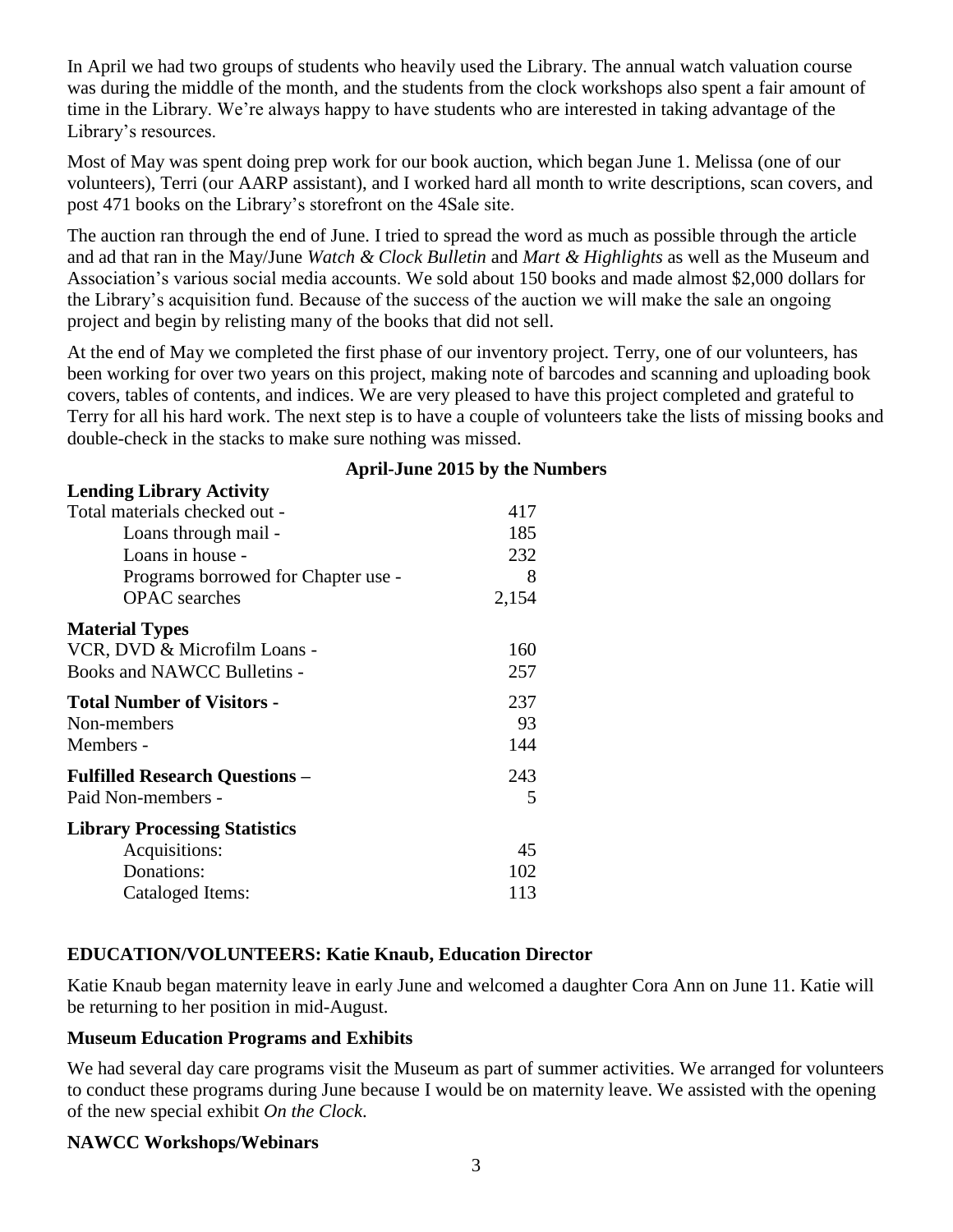We held nine workshops during this quarter. We are searching out more sites/organizations to cross promote our workshops. We are continuing to work on the online workshop program. We placed our next three online courses live in June with instructor Gregg Perry on gilding, veneering, and finishing. We held two webinars during this quarter, skipping the month of June because of the National Convention. The topics included: The American Watch Company and The Development of the Hermetic Wristwatch. We have confirmed speakers for the remaining months of the year. We have also added the past webinar presentations to our YouTube channel educational playlist and are receiving many hits from that format as well. We are working with Adam Harris on a new course to be offered in October on identifying genuine watches from fake watches. We worked with other staff to develop a targeted marketing plan and hope that this course will fill the gap in education that many jewelry industry and appraisers have been asking us to offer. We had four people sign up for this course within two weeks of announcing it. We also held the watch valuation course in April. This course will not be offered again until we find a new instructor, because the former instructor Joe Cohen has resigned because of health reasons.

#### **Education Attendance**

#### **April through June:**

| <b>Museum Education programs:</b> | 51  | 2016 FY total: 51 |
|-----------------------------------|-----|-------------------|
| <b>Library Pass Participants:</b> | 187 |                   |
| <b>NAWCC Workshops:</b>           | 35  | 2016 FY total: 35 |
| <b>Online Workshop Purchases:</b> | 29  |                   |
| Webinar Attendance Live:          | 188 |                   |
| Webinar Views Recorded:           | 460 |                   |

# **Volunteer Program**

We assisted the Publications staff with the intake of their summer intern because this is the first intern the staff has managed. We are waiting to implement the new background checks required by the State of Pennsylvania because some of the requirements have changed and the state is now going to cover the cost of some of the background checks required for volunteers. We are waiting for further clarification from the state on these new procedures. We made arrangements for the annual volunteer and staff picnic in August.

#### **Total Volunteer Hours for Quarter: to be given in next quarterly report**

# **Public Programs**

We continue to work on event promotion for upcoming events with the Marketing Department, including promoting the events on our Facebook page and updating our Museum event's page on the website. We also coordinated the development of flyers for upcoming events with Publications staff. We are beginning development of 2016 events. We also coordinated volunteers needed for the annual Hops N Clocks before leaving for maternity leave. We have volunteers running our Make and Take Program on Mondays.

# **Public Program/Events Attendance for Quarter: 27** (not including Hops N Clocks Attendees)

Note: I was on maternity leave beginning June 8. The workshops responsibilities are being handled by Dana Neill and the Museum education programs by Abby Krouse and Noel Poirier. I have continued to be available and aid in these tasks during my leave on an abbreviated scheduled. I thank all of the staff who helped with these items while I am on leave.

# **PUBLICATIONS: Therese Umerlik, Editor**

#### **Periodicals—Bulletin**

The May/June 2015 issue was mailed in mid-June. The issue featured cover art from Frank Del Greco's article on the Eberman Tower Clock that is on display at the Museum. The issue contained 11 articles, each ranging between four and six pages in length, and 12 features.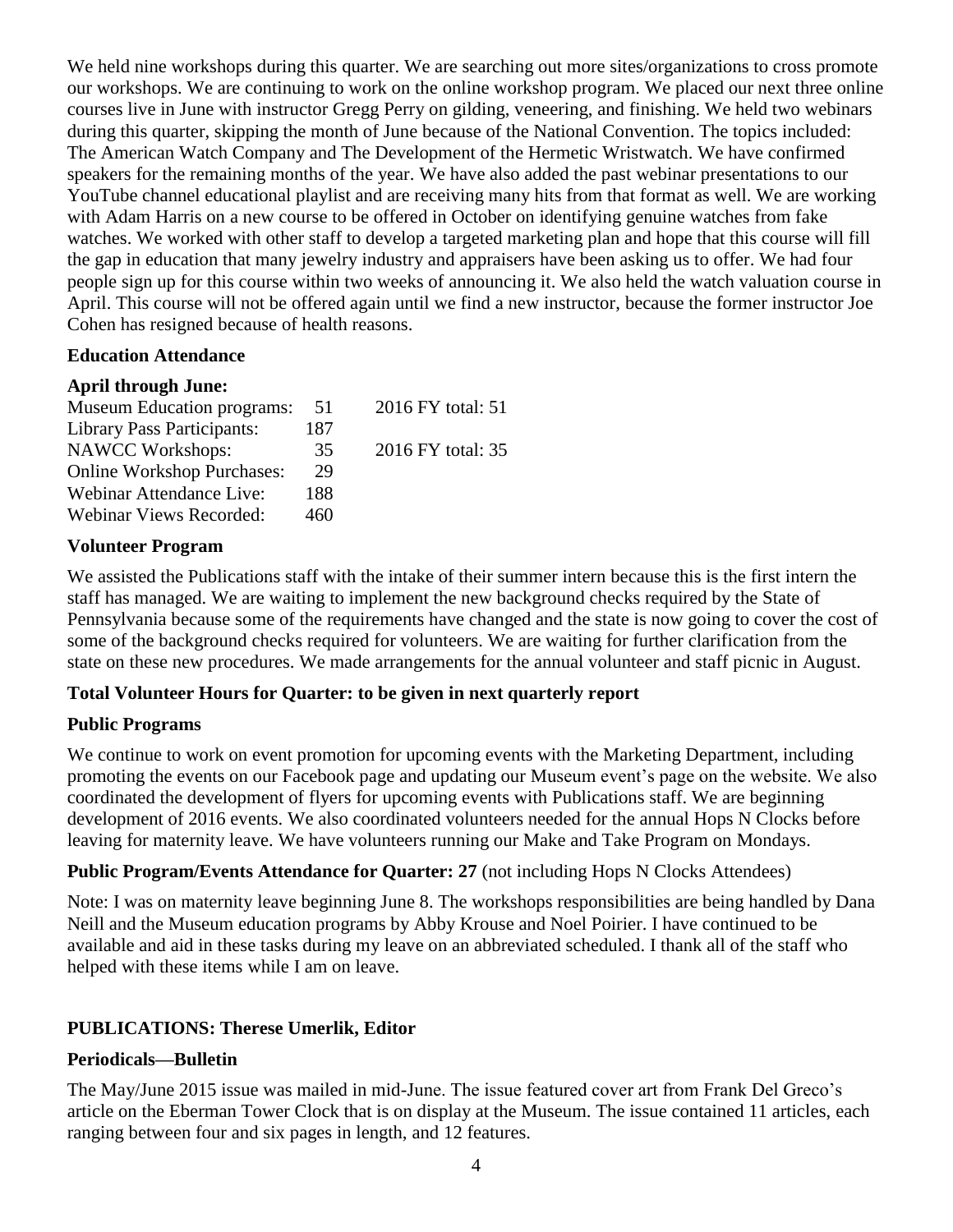### **Periodicals—Mart**

| Issue No. | <b>Issue Date</b> | Revenue  |
|-----------|-------------------|----------|
| 383       | May $15$          | \$22,660 |

Promotional emails via Constant Contact and personalized emails continue with each *Mart & Highlights* cycle. We have been updating our ad trades with other publications.

#### **Special Publications**

We are working on pricing the reprint of Shelley's tower clock book and preparing a pre-order advertisement for it in the *Mart & Highlights*. We have been in contact with Owen Burt about compiling his five articles on Durfee clocks into a book and Dave Weisbart about publishing "The Art of Pierced Brass."

#### **Website**

Since Keith Lehman was hired as Watchnews editor in April, the website has undergone several changes. The summer intern from Temple University, Yujin Bronner, has provided content for the website through graphics, photographs, and stories. Particularly, he has translated brochures from Japanese to English for an NAWCC member's article and is doing similar translations on the Japanese section of the Library as part of an article Bronner is writing. His background is in graphic design, but he is expected to write a total of three articles by mid-August when his three-month internship ends.

Developing original written content for the website has been a major emphasis for Lehman. During this quarter, five stories have been posted. He has hired a freelancer who will start writing in August and is currently looking for a second one; both will be paid through a sponsor. In addition, all *Bulletin* stories on watches will be posted to the website after the permission to publish form is received and before the print edition is mailed.

Watchnews has seen its page views and Twitter presence increase as well. In April the website received 608 page views. As of June 30, that number more than doubled at 1,417. In April we had 32 followers in Twitter with tweet impressions—any interaction with a tweet, such as retweeting and responding—at 1,035. As of June 30, we saw a dramatic leap in followers to 566 with tweet impressions at more than 16,100.

# **Other Activities**

We have been working on design and editing work for Marketing, Education, Member Services, and the Museum, including designing ads for Museum and educational events and revising membership and other forms. Freda Conner edited the Chapter Handbook, and Lehman developed the campaign for the Luxury or Lie course.

We have been developing a proposal to boost ad revenue in the *Watch & Clock Bulletin* and *Mart & Highlights*. The more than two-year plan involves Association branding, ad aesthetics, and ad rates. We are in the beginning stages and plan to flesh out this plan more this year.

Two new people joined the Publications Department staff. In addition to Keith Lehman, who is also head of Creative Services, Therese Umerlik joined as editor in May.

# **INFORMATION SERVICES: Kevin Osborne, IS Director**

#### **Network**

We are planning to use the newly donated servers to replace and upgrade our SQL server as well as our iMIS test server.

We are also working on a Disaster Recovery Plan. We are considering the possibility of using the school as a site to house secondary servers for the Association in the event that the main building and servers are not accessible.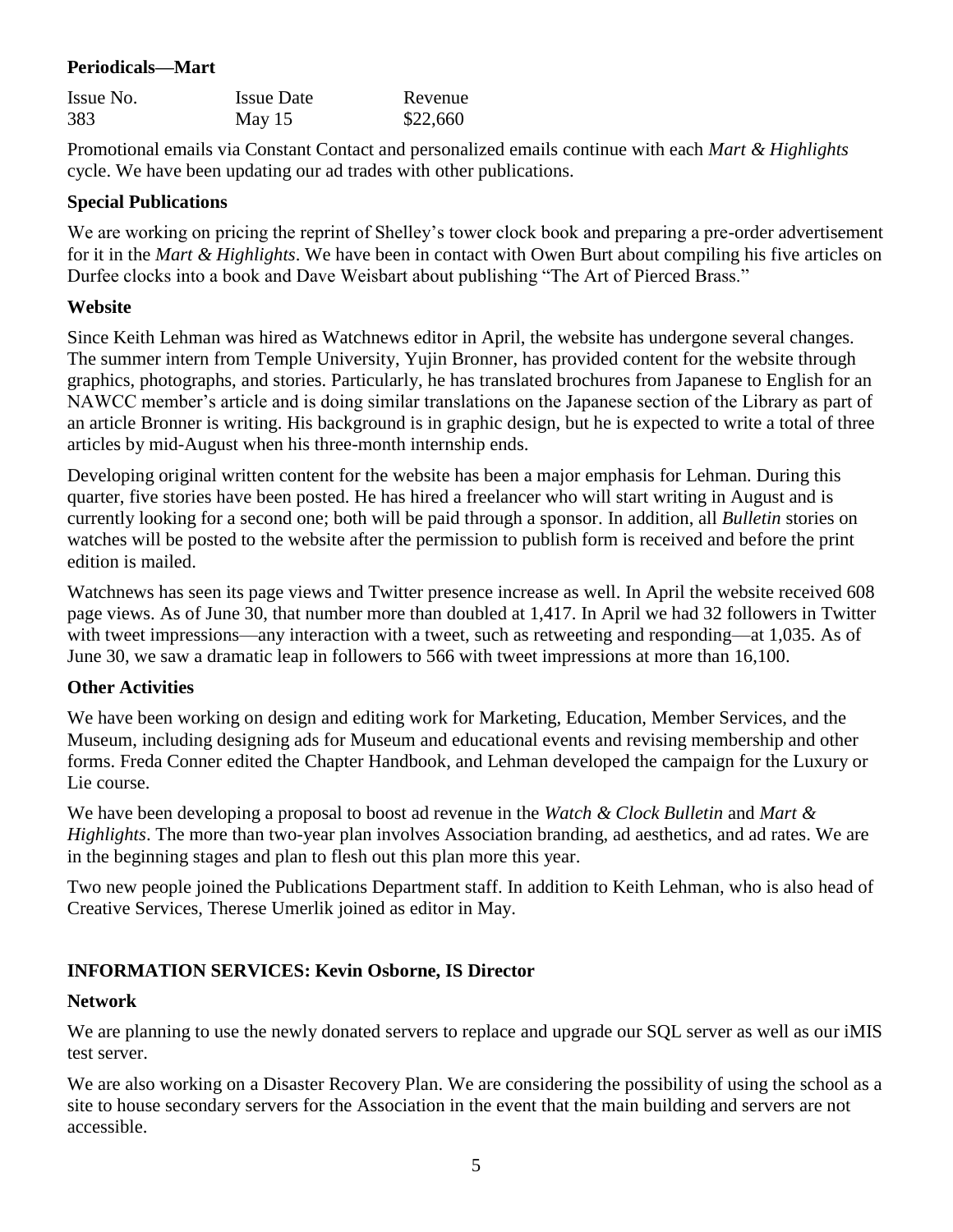# **Websites**

We are nearly ready to deploy the updated version of Joomla, which runs the NAWCC website. This updated version will also be mobile responsive, making the website easier to view on mobile devices and tablets.

We have installed three of the donated servers to be used for additional services. One will be used for our WatchNews site, another as a means of searching the Internet for sites of interest to watch collectors, and a third for a possible watch bulletin board.

# **iMIS Association Management Software**

We have set up one of the donated newer servers to run the new version of *iMIS*, replacing the current version, which is almost two years old. We have installed iMIS 20.2 on the server along with a new SSL Certificate and a new Single Sign-on. We should be deploying it soon.

# **Computer Security**

We have installed a new Email Security program and a new Web Security program. The Email Security protects us from spam along with potential viruses. The Web Security program blocks users from inadvertently visiting harmful websites. In addition, we have an antivirus program installed on all desktop computers with real-time antivirus running. The antivirus program is set to run virus signature updates and nightly scans.

# **COMMUNICATIONS: Markus Harris, Communications Director**

The Communications Department updates and maintains NAWCC websites and online resources. Communications Director Markus Harris continued to coordinate multiple email newsletters and targeted Constant Contact mailings on numerous topics, including event notices and support for chapter meetings, BOD announcements, and local and regional events. Work continued on the upgraded Joomla website back end in preparation to upgrading the main website from Joomla 2.5 and implementing a new responsive template for use with mobile devices; the scheduled upgrade has been pushed off until July. Communications also supervised design of ad schedule and promotional materials for new Auction and Sales eNewsletter and finalized new design for vinyl banners to be used at chapter functions. Communications developed and mailed promotional materials to chapters in support of chapter events, writing and distributing press releases for May Calendar, *James Bond Wore the Quartz Revolution*, The American Watch Co. Grade—40 Years of Excellence, Make and Take, Hops N Clocks, Trip Advisor, June Calendar, July Calendar, Blue Stars Museum, On the Clock Webinar, and Luther Goddard Pocket Watch. Printed, mailed, and invoiced newsletters for Chapter 141, Chapter 11, and Chapter 159 British Horology. Customer service advice was provided to members via Web and telephone.

Communications hosted Communications Assessment Meetings to discuss department concerns and projects. We also coordinated the BOD meeting and dinner for the National Convention in Chattanooga, the Donor Reception, the on-site Knaub Shower Event, the Chapter 17 Appreciation lunch event, and the annual Cinco de Mayo event luncheon for staff and volunteers. Kim Craven submitted our events to the local Convention and Visitors' Bureaus, *Antique Trader*, Pawn Organization, *Southern Jewelry News*, and Turkey Hill press offices, and also helped set up the opening event for *On the Clock Exhibit*.

Communications sent out special press materials to writers for *James Bond Wore the Quartz Revolution* exhibit, gaining stories from 12 publications about the James Bond and Quartz Revolution. As part of a run up to that educational offering, we created special press releases on Luxury or Lie for inclusion in *Southern Jewelry News* (in addition to a digital skyscraper ad displayed on both the Southern and Mid-Atlantic Jewelry sites), and submitted ads to regional newspapers for inclusion in Summer Time Activities Guide. In support of our chapters we mailed new member applications, chapter meeting reminder cards, and link to printable marketing materials for the upcoming Silver Dollar Regional. Craven also met with the Events Team to discuss and plan our upcoming events, notably Hops N Clocks, the annual NAWCC Picnic,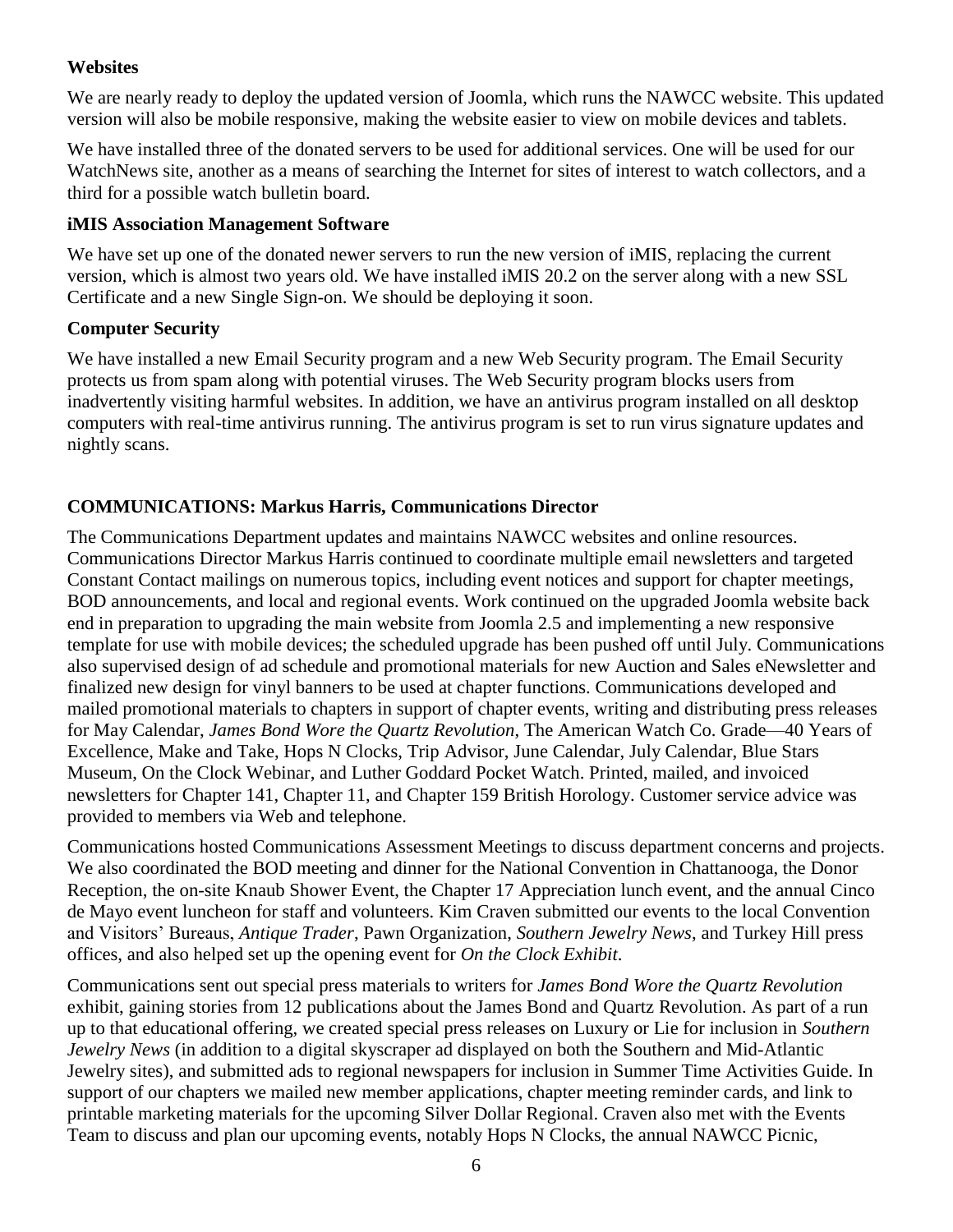Clocktoberfest, and The Witch's Ball. Our June Events List was submitted to the York County Convention and Visitors Bureau for inclusion in their ad material. We also contacted Pawn Organization to arrange a possible advertising agreement and or/membership swap between our organizations.

# **FACILITIES: Chuck Auman, Controller**

We are still adjusting the new HVAC controls to meet our needs for the summer months. We have replaced several more actuators and sensors. The new controls provide "alarms" when we have a problem in the system, which allows us to fix the problem quicker.

We installed a new air conditioning system in April. The Crystal Trust funds will be paying for the new unit. We are still working on adding sound blankets to the compressors and changing the fan motors to provide better noise control.

Gary Schlossman and Zackery Flaharty have been busy cutting the grass and trimming the shrubbery. Gary continues to paint and do minor building repairs.

We continue with our paper recycling, and in April we recycled 2,560 pounds of paper.

# **DEVELOPMENT: Steve Humphrey, Executive Director**

| Year-to-date Comparison           | <b>FY16</b> | <b>FY15</b> | <b>FY14</b> |
|-----------------------------------|-------------|-------------|-------------|
| <b>Unrestricted Contributions</b> | 35,703.62   | 19,023.24   | 20,451.09   |
| <b>Restricted Contributions</b>   | 30,440.00   | 11,275.00   | 18,894.00   |
| <b>Endowment Contributions</b>    | 2,025.00    | 12,600.00   | 0.00        |
| Total YTD 6/30                    | 68,168.62   | 42,898.24   | 39,345.09   |

Unrestricted contributions were 87.7 percent more for the three months, compared to the previous fiscal year. Restricted contributions were 170.0 percent more than the previous fiscal year. Endowment contributions reflect the For All Time endowment and capital campaign plus any bequest designated for endowment. Total contributions were up overall 58.9 percent, compared to the first three months of FY15. A portion of the increase was a \$17,962 grant from the PA Historical Museum Commission for Museum operations.

April to June Chapter contributions:

| <b>Chapter</b>                             | <b>Use</b>           | <b>Amount</b> | <b>Comments</b>          |
|--------------------------------------------|----------------------|---------------|--------------------------|
| New York Chapter 2                         | <b>Greatest Need</b> | 250.00        | <b>Annual Donation</b>   |
| New England Chapter 8                      | <b>Greatest Need</b> | 50.00         | Memorial                 |
| New England Chapter 8                      | <b>Museum</b>        | 50.00         | Memorial                 |
| Old Timers And Fellows Chapter 22          | <b>Publications</b>  | 580.00        | Memorial from Old Timers |
| <b>Buckeye Chapter 23</b>                  | <b>Greatest Need</b> | 1,000.00      | Gift from Regional       |
| Atlanta Chapter 24                         | <b>Greatest Need</b> | 500.00        |                          |
| <b>Toronto Chapter 33</b>                  | Museum               | 200.00        | Ansonia Clock (Memorial) |
| Magnolia Chapter 41                        | <b>FSW</b>           | 50.00         | Memorial                 |
| Alabama Chapter 54                         | <b>Greatest Need</b> | 200.00        | Memorial                 |
| Ozark Chapter 57                           | <b>Greatest Need</b> | 50.00         | Memorial                 |
| Western Michigan Chapter 101               | <b>Greatest Need</b> | 25.00         | Memorial                 |
| New Mexico Zia Sundials Chapter 106        | <b>Greatest Need</b> | 100.00        | Memorial                 |
| Ventura & Santa Barbara County Chapter 190 | Museum               | 1.200.00      | Video Camera             |

Other gifts include Anonymous \$10,000 for educational programs; E. G. Watkins Family Foundation \$5,000 for exhibits; William M. & Miriam F. Meehan Foundation, Inc. \$3,600; Columbia Elks #1074 \$1,000 public programs; The Columbus Foundation \$1,000; Mrs. Joyce Pate Capper \$1,000; and Charles W. Buttz \$1,000 to the "For All Time" endowment funds. Many other gifts less than \$1,000 plus contributory memberships